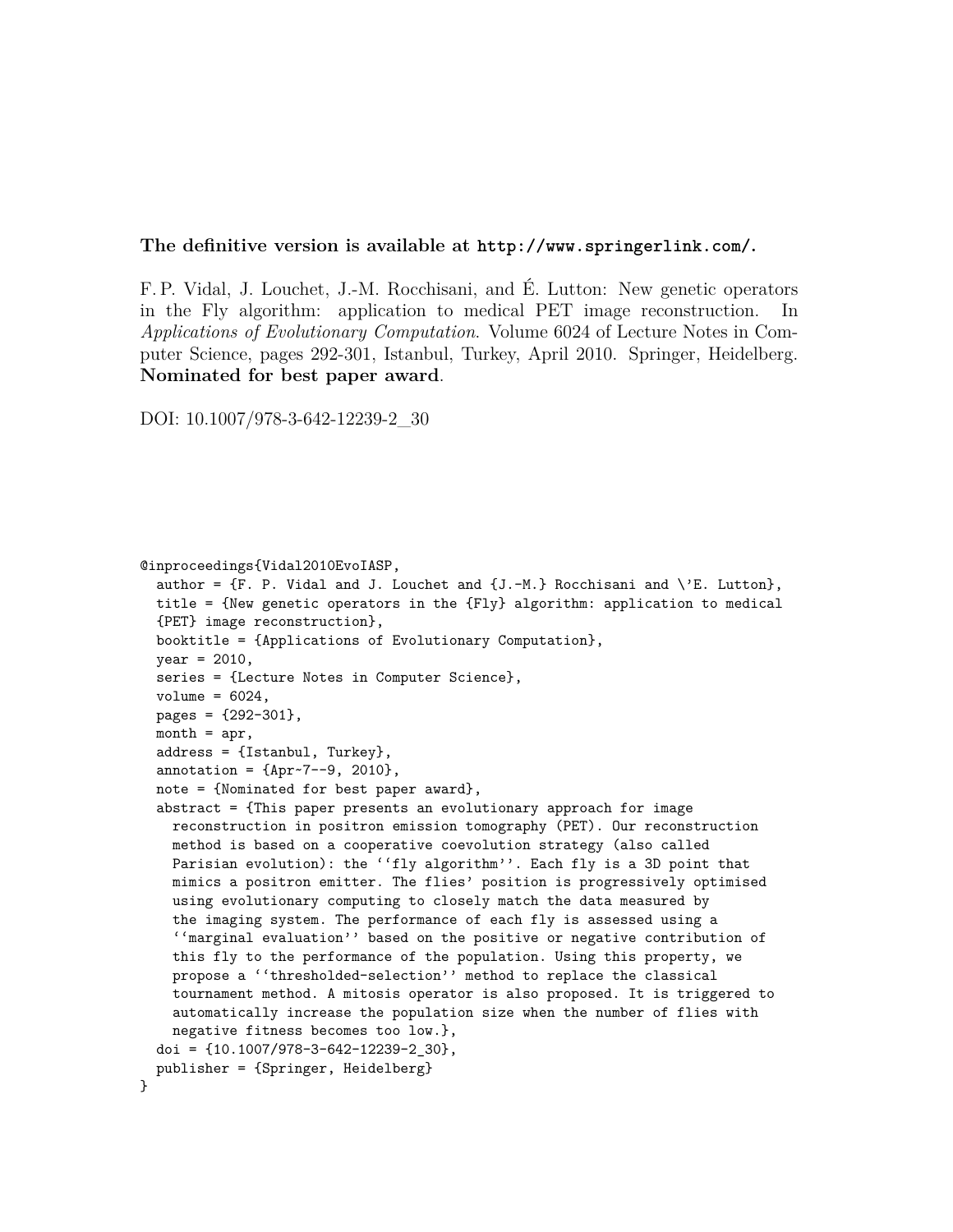# New genetic operators in the Fly algorithm: application to medical PET image reconstruction

F. P. VIDAL<sup>1,2,3</sup>, J. LOUCHET<sup>3</sup>, J.-M. ROCCHISANI<sup>1,4</sup>, and É. LUTTON<sup>1</sup>

<sup>1</sup> INRIA Saclay - Île-de-France/APIS, 4 rue J. Monod 91893 Orsay Cedex, France

 $2$  member of Fondation Digiteo (<http://www.digiteo.fr>)

<sup>3</sup> Now with University of California San Diego,

Rebecca and John Moores Cancer Center, Radiation Oncology, CA, USA

<sup>4</sup> Artenia, 24 rue Gay-Lussac, 92320 Châtillon, France

 $^5$  Paris XIII University, UFR SMBH  $\&$ 

Avicenne hospital, 74 rue Marcel Cachin, 930013 Bobigny, France

#### **Abstract**

This paper presents an evolutionary approach for image reconstruction in positron emission tomography (PET). Our reconstruction method is based on a cooperative coevolution strategy (also called Parisian evolution): the "fly algorithm". Each fly is a 3D point that mimics a positron emitter. The flies' position is progressively optimised using evolutionary computing to closely match the data measured by the imaging system. The performance of each fly is assessed using a "marginal evaluation" based on the positive or negative contribution of this fly to the performance of the population. Using this property, we propose a "thresholded-selection" method to replace the classical tournament method. A mitosis operator is also proposed. It is triggered to automatically increase the population size when the number of flies with negative fitness becomes too low.

# **1 Introduction**

Image reconstruction in tomography is an inverse problem that is ill-posed: a solution does not necessarily exist (e.g. in extreme cases of excessive noise), and the solution may not be unique. This problem can be solved as an optimisation problem, and on such cases, evolutionary algorithms have been proven efficient in general, and in particular in medical imaging  $[2, 4, 13]$  $[2, 4, 13]$  $[2, 4, 13]$ . We focus here on positron emission tomography (PET) reconstruction in nuclear medicine.

Nuclear medicine appeared in the 1950's [\[1\]](#page-8-2). Its principle is to diagnose or treat a disease by administering to patients a radioactive substance (also called tracer) that is absorbed by tissue in proportion to some physiological process. When a pathology occurs, the metabolism most of the times increases: there are more molecules in the pathology area, i.e. the radioactivity also increases.

It is possible to reconstruct slices through the human body using methods similar to those used in conventional X-ray computed tomography [\[7\]](#page-9-1). In nuclear medicine, this method makes use of a gamma emitter as radio-tracer. It is called Single-Photon Emission Computed Tomography (SPECT). The reconstruction allows to recover the 3D distribution of the tracer through the body.

The other main tomographic technique in nuclear medicine is PET. Here a positron emitter is used as radionuclide for labelling, rather than a single gamma emitter. Positrons are emitted with high energy (1 MeV). After interactions, a positron combines with an electron to form a positronium. Then the electron and positron pair is converted into radiations. It is the annihilation reaction, which generally produces two photons of 511 keV emitted in opposite directions. Taking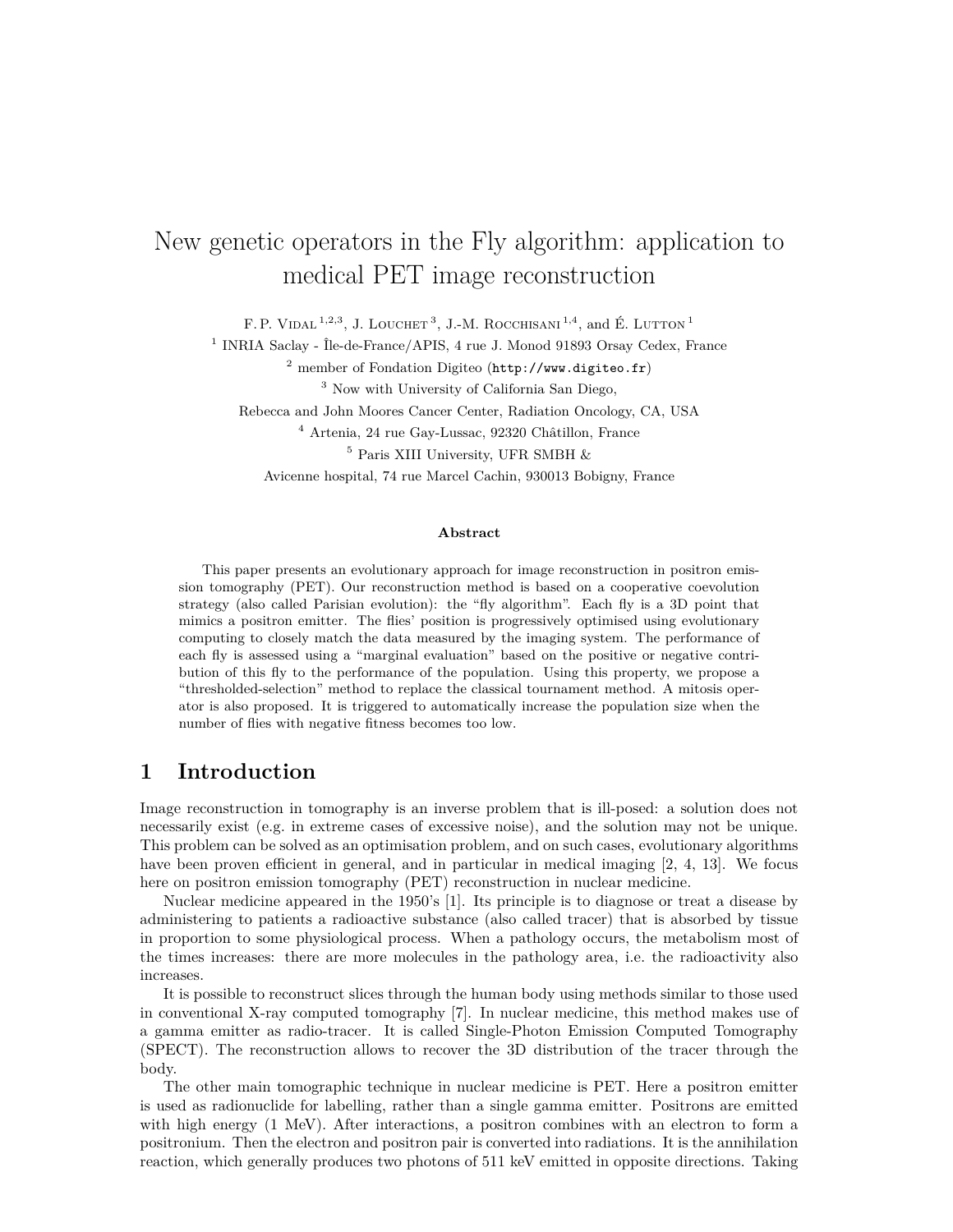advantages of this property, this radiation is detected in coincidence, i.e. using the difference in arrival times of the detected photons of each pair, and considering that each annihilation produces two photons emitted in exactly opposite directions. The line between the detectors that have been activated for a given pair of photons is called "line of response" (LOR). Prior to the reconstruction, the LOR data is often rebinned into a sinogram [\[5,](#page-8-3) [8\]](#page-9-2). This intermediate data representation corresponds to projection data that can be used by conventional tomographic reconstruction codes. A broad overview of reconstruction methods using projection data in nuclear medicine can be found in [\[8,](#page-9-2) [14\]](#page-9-3).

The PET reconstruction methods are often divided into two classes: i) analytical methods, and ii) iterative statistical methods. Analytical methods are based on a continuous modelling and the reconstruction process consists of the inversion of measurement equations. The most frequently used is the filtered back-projection algorithm (FBP) [\[7\]](#page-9-1). Statistical methods are based on iterative correction algorithms. These include the most widely used techniques in SPECT and PET, such as the maximum-likelihood expectation-maximization method (ML-EM) [\[10\]](#page-9-4) and its derivative, the ordered subset expectation-maximization algorithm (OS-EM) [\[6\]](#page-9-5).

In a previous paper, we showed that a cooperative coevolution strategy (also called Parisian evolution) called "fly algorithm" [\[9\]](#page-9-6) could be used in SPECT reconstruction [\[3\]](#page-8-4). Here, each fly corresponds to a 3D point that is emitting photons. The evolutionary algorithm is used to optimise the position of flies.

However, PET has taken over SPECT in routine clinical practice. Effort has therefore been made to propose an efficient evolutionary scheme that takes into account PET data acquisition principles [\[11,](#page-9-7) [12\]](#page-9-8), but these were still restricted to low resolution PET scanners in 2D-mode. This paper describes our current research activities aimed at providing an effective method in both 2D or fully-3D mode, and it describes recent developments, such as i) the introduction of "thresholded-selection" replacing the traditional "tournament selection" and ii) taking advantage of the thresholded-selection to increase the population size (when the number of flies, whose fitness is negative, is too low), i.e. improve the statistics of the final image. The following section gives an overview of the methodology. The results and performance of our method using numerical phantoms are presented in Section [3.](#page-3-0) The paper ends with a conclusion that discusses the work that has been carried out and it provides directions for future work.

# **2 Material and Methods**

### **2.1 Main Principles**

Each individual, or fly, corresponds to a 3D point that mimics a radioactive emitter, i.e. a stochastic simulation of annihilation events is performed to compute the fly's illumination pattern. For each annihilation event, a photon is emitted in a random direction. A second photon is then emitted in opposite direction. If both photons are detected by the scanner, the fly's illumination pattern is updated. The scanner properties (e.g. detector blocks and crystals positions) are modelled, and each fly is producing an adjustable number of annihilation events. Each fly keeps a record of its simulated LORs. Therefore the result of these simulations consist of a list, per fly, of pairs of detector identification numbers that correspond to LORs. These lists are aggregated to form the population total illumination pattern.

Initially, the flies' position is randomly generated in the volume within the scanner. Using genetic operations to optimise the position of radioactive emitters, the population of flies evolves so that the population total pattern matches measured data. The final population of flies corresponds to the tracer density in the patient, i.e. the reconstructed data. Note that cross-over operations are not used in this application. In our context, the result of such an operation may lead to meaningless results, e.g. in the case of cross-over between two flies of two distinct objects (the new fly will be wrongly located in between). Only mutation and immigration (i.e. a fly is created at a random position) are used.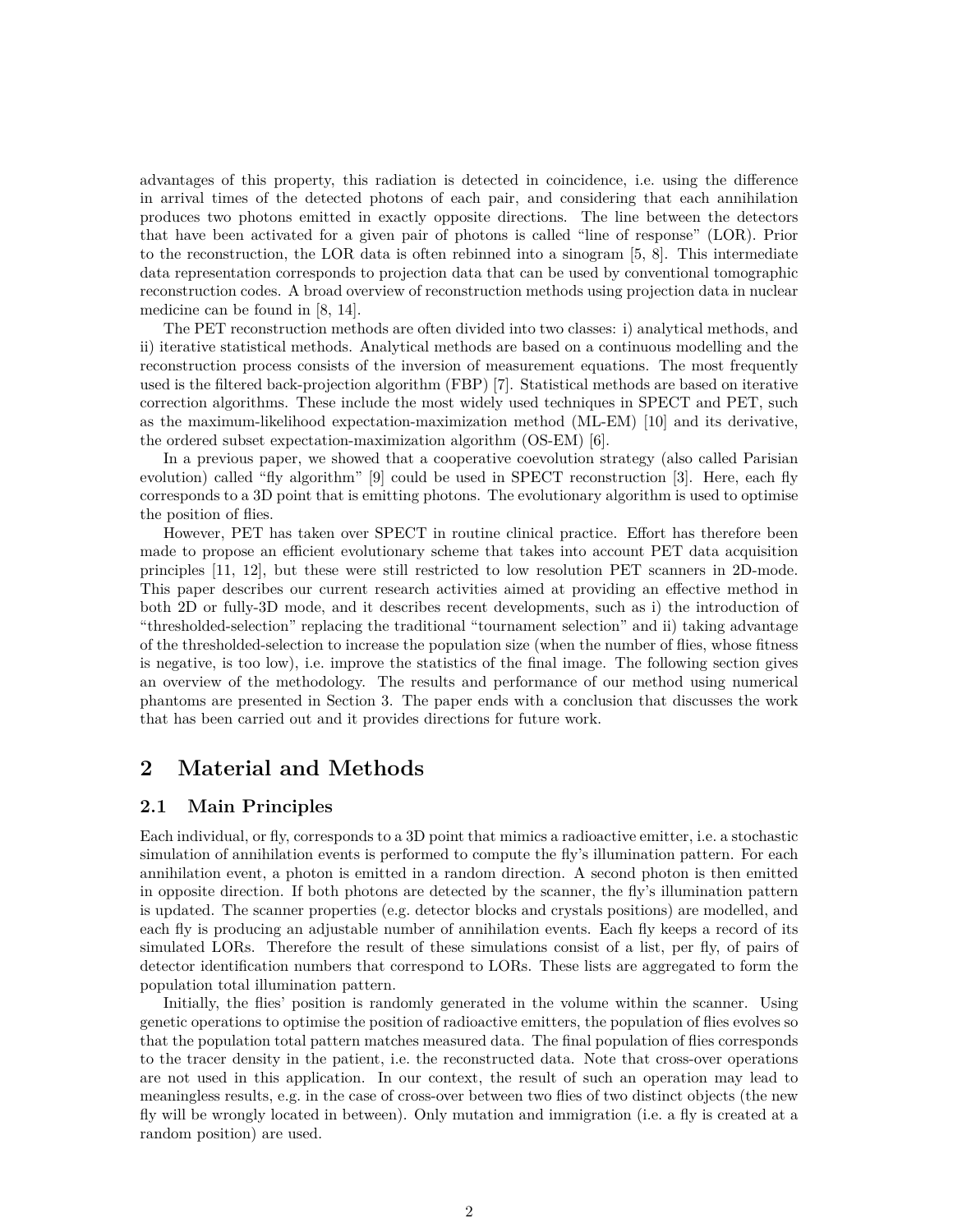### **2.2 Fitness Metrics**

The fitness metrics corresponds to a distance measurement between the simulated data and the actual data given by the imaging system. City block distance provides a good compromise between accuracy and speed. Note that smaller the population's cost is, closer the simulated data is to the actual data.

In [\[3\]](#page-8-4), we showed that, when we were addressing the SPECT problem, if we defined the fitness of a fly as the consistency of the image pattern it generates, with the actual images, it gave an important bias to the algorithm with a tendency of the smaller objects to disappear. This is why we then introduced marginal evaluation  $(F_m(i))$  to assess a given fly  $(i)$ . It is based on the leave-one-out cross-validation method. We use a similar approach in PET:

$$
F_m(i) = dist\left(pop, input\right) - dist\left(pop - \{i\}, input\right) \tag{1}
$$

with  $F_m(i)$  the marginal fitness of Fly *i*, dist  $(A, B)$  the city block distance between two tables *A* and *B*, *pop* is the set of LORs simulated by the whole population, *input* is the set of LORs extracted from the input data, and  $pop-\{i\}$  is the set of LORs simulated by the whole population without Fly *i*. The fitness of a given fly will only be positive when the global cost is lower (better) in presence rather than in the absence of this fly. We therefore used a fixed threshold to operate selection.

#### **2.3 Thresholded Selection**

At each iteration of the evolution loop, a fly has to be killed, and a fly may be used during the mutation. We saw in the previous section that the fly's fitness is its own contribution (positive or negative) with respect to the whole population. We take advantage of this principle as follows: i) any "bad" fly (its fitness is negative) is a candidate for death, and ii) any "good" fly (its fitness is positive) is a candidate for mutation. When a fly is killed, its LORs are removed from the total set of simulated LORs. When a new fly is created, its LORs are added. This process needs to be fast to be able to decrease the number of bad flies and increase the number of good flies as much as possible.

#### **2.4 Mitosis**

To obtain accurate, high resolution images it is necessary to use large populations of flies. However, as processing time is roughly proportional to the number of flies to be processed, we choose a simple scheme that begins with a small population, then multiply the population along the algorithm execution using a mitosis process: each fly is duplicated. Newly created flies will have their own illumination pattern.

It is triggered whenever the number of flies with a negative fitness gets too low. In practice, at each step in the steady state process, one fly is chosen randomly and its fitness tested: a genetic operator will only be applied if the fly is bad. We launch the population mitosis every time 50 consecutive flies are found with a positive fitness.

# <span id="page-3-0"></span>**3 Results**

We have developed numerical phantom models to assess the reconstruction algorithm. To date, no scattering and no tissue attenuation have been considered. Whilst this is not physically correct, it allows us to test and validate our approach in the simplest cases. First, we present quantitative results in 2D-mode, both in low and high resolutions. Then, qualitative results in 3D-mode are presented using a complex object. For each test case, the initial population is 5,000 flies. When the current number of flies of the population is above a given threshold, e.g.  $1^6$  or  $2^6$ , the evolution loop is stopped whenever the number of flies with a negative fitness becomes too low, i.e. the stopping criteria is similar to the mitosis criteria. 70 LORs per fly have been simulated in the 2D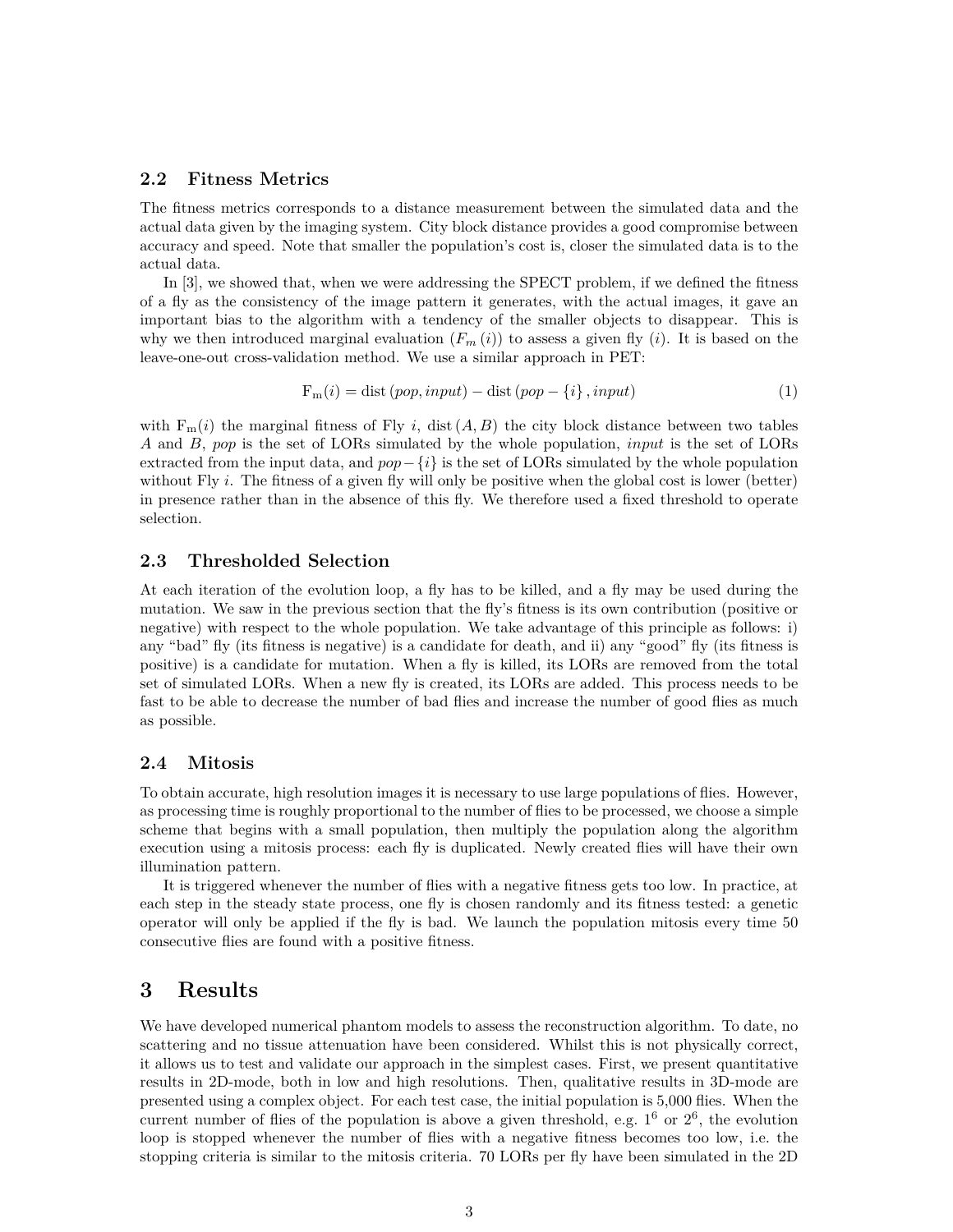<span id="page-4-0"></span>

**Figure 1:** Simulated PET System: a single ring of 72 linear blocks that include 8 crystals; two boxes ( $7 \times 7 \times 0.4$  cm<sup>3</sup> and  $10 \times 10 \times 0.4$  cm<sup>3</sup>) with the same radioactivity concentrations  $({\sim} 930.000 \text{ counts/ml}).$ 

<span id="page-4-1"></span>



*Figure 2:* Slices (512  $\times$  512 pixels) through the cubes.

test cases. The probability of LORs to be detected is much higher in the 3D case. Thus only 10 LORs per fly have been simulated in the 3D case.

### **3.1 2D-Mode**

### **3.1.1 Test 1: large objects with dierent sizes and similar radioactivity concentration.**

The purpose of this test was to assess the ability of the algorithm to retrieve relatively large objects, whose sizes are different, but with the same radioactivity concentration. Fig. [1](#page-4-0) shows the simulated set up. The phantom is made of two boxes  $(7 \times 7 \times 0.4 \text{ cm}^3 \text{ and } 10 \times 10 \times 0.4 \text{ cm}^3)$  with the same radioactivity concentrations ( $\sim$  930.000 counts/ml). The simulated PET system is made of a single ring of 72 linear blocks that include 8 crystals. To evaluate the results, a  $512 \times 512$  pixel slice is produced (see Fig. [2\)](#page-4-1). Note that the typical image size in PET is  $128 \times 128$  pixels. The slices are post-filtered using a gaussian convolution kernel, then linearly rescaled between zero and one. Profiles in this reconstructed image are compared to corresponding profiles in the phantom data (see Fig. [3\)](#page-5-0). For both boxes, the reconstructed data seems to be close to the input data. Full width at half maximum (FWHM) is also measured to quantify errors (see Table [1\)](#page-5-1). These results show that our evolutionary scheme is able to accurately recover the width of our test objects.

#### **3.1.2 Test 2: small objects with dierent sizes and radioactivity concentrations.**

This test case has been designed to assess the ability of our algorithm to detect small objects, and their relative radioactivity concentrations. Fig.  $4(a)$  shows nine cylinders having two different radii (1 cm and 2.5 cm) and five different radioactivity concentrations  $(C_1 = 114, 590 \text{ count/ml},$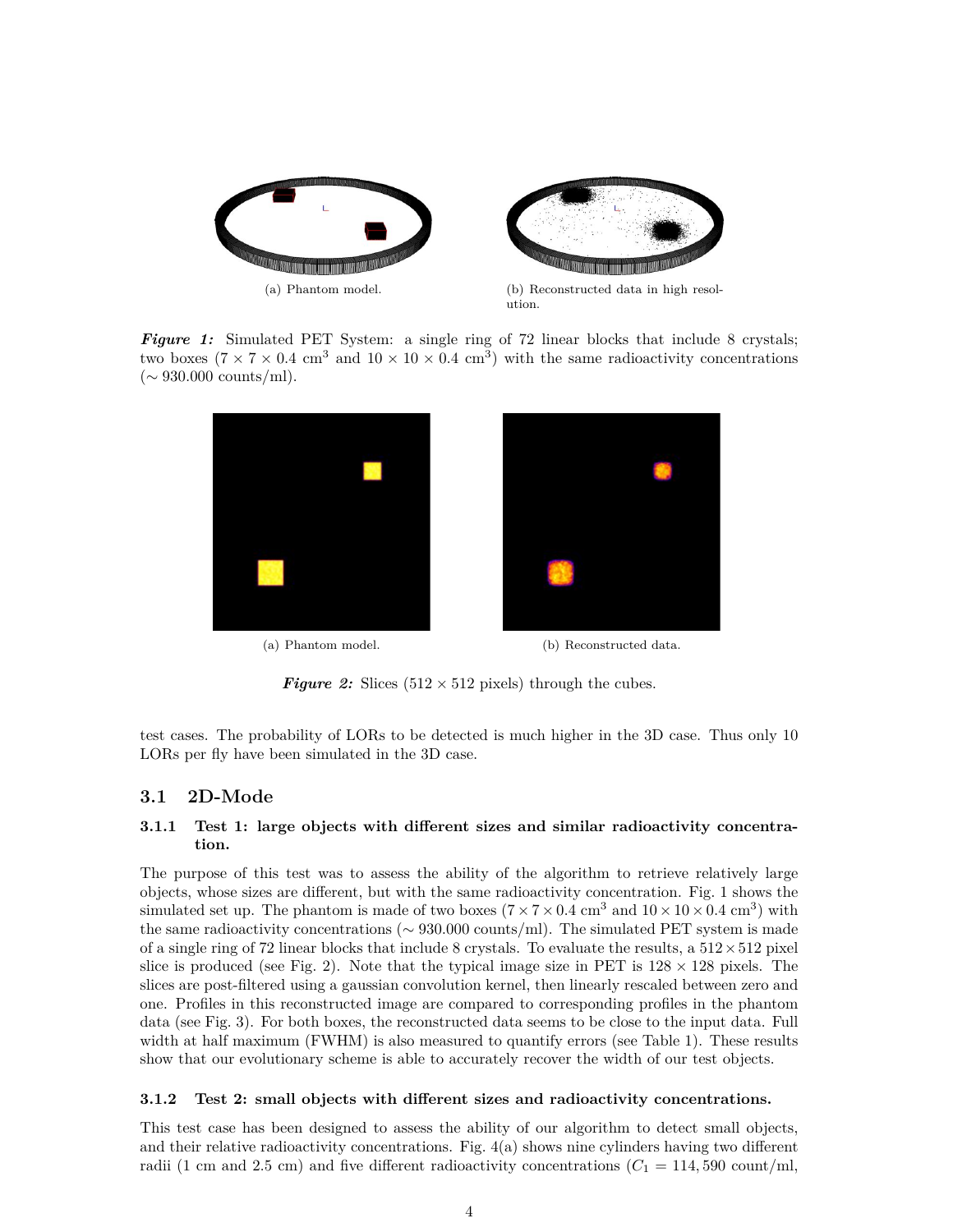<span id="page-5-0"></span>

*Figure 3:* Profiles extracted from Fig. [2.](#page-4-1)

*Table 1:* FWHM estimated from Fig. [3](#page-5-0)

<span id="page-5-1"></span>

| FWHM from phantom model   FWHM from slice   Relative difference |              |           |  |
|-----------------------------------------------------------------|--------------|-----------|--|
| $(in \; mm)$                                                    | $(in \; mm)$ | $(in \%)$ |  |
|                                                                 |              |           |  |
| 99                                                              | 99           |           |  |

 $C_2 = 2C_1, C_3 = 3C_1$ , etc.). A low resolution PET system has first been considered. It is made of a single ring of 72 linear blocks that include only 1 crystal.

To evaluate the results, a  $512 \times 512$  pixel slice is produced once again (see Fig. [4\(b\)\)](#page-5-3). The reconstructed data appears to be visually close to the input data. In particular, the size and concentration of cylinders are visually well preserved.

To estimate the diameter of each cylinder, horizontal profiles have been extracted so that they crossed the cylinders in their respective centre (see Fig. [5\)](#page-6-0). As the lower profiles are symmetrically similar to the upper profiles, they are not plotted here. FWHM is measured once again to quantify errors (see Table [2\)](#page-6-1). Let Object  $i$  be the cylinder whose concentration is  $C_i$  in the phantom model and  $C_i'$  in the reconstructed slice. Whilst the profiles in the reconstructed slice seem to match respective profiles in the phantom model, error measurements in FWHM are relatively high for the



<span id="page-5-2"></span>(a) Phantom model. (b) Data reconstructed from low res-(c) Data reconstructed from high resolution scanner. olution scanner.

<span id="page-5-4"></span><span id="page-5-3"></span>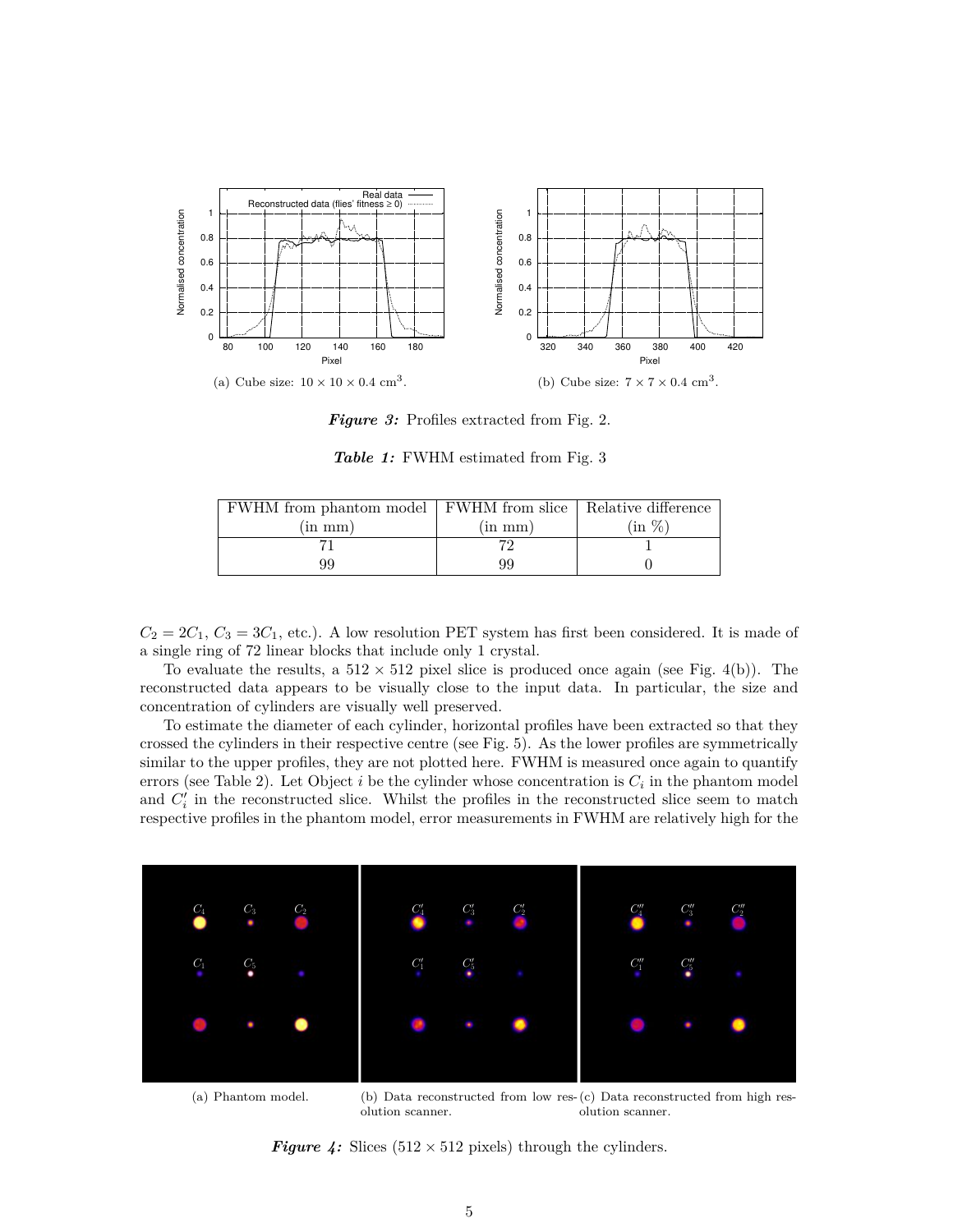<span id="page-6-0"></span>

*Figure 5:* Profiles extracted from Fig. [4\(b\).](#page-5-3)

<span id="page-6-1"></span>*Table 2:* FWHM estimated from Fig. [5](#page-6-0) (using a low resolution PET system), and Fig. [6](#page-7-0) (using a high resolution PET system).

|                | FWHM from     | <b>FWHM</b>  | Relative difference | <b>FWHM</b>  | Relative difference |
|----------------|---------------|--------------|---------------------|--------------|---------------------|
|                | phantom model | in Fig. $5$  | in Fig. $5$         | in Fig. $6$  | in Fig. $6$         |
| Object         | $(in \; mm)$  | $(in \; mm)$ | $(in \%)$           | $(in \; mm)$ | $(in \%)$           |
|                | 19            | 13           | 31.6                | 18           | 5.7                 |
| $\overline{2}$ | 49            | 43           | 12.2                | 48           | 2.3                 |
| 3              | 19            | 14           | 26.3                | 18           | 6.8                 |
| 4              | 49            | 44           | 10.2                | 47           | 3.2                 |
|                | 19            | 12           | 36.8                |              | 8.6                 |

smallest cylinders (up to 35%). To investigate the influence of the reconstructed slice resolution with respect to the low spatial resolution of the PET system, the test case presented in the next section makes used of similar objects and a PET scanner with higher spatial resolution.

To assess the validity of the radioactivity concentration within cylinders, the average value at the centre of each cylinder has been measured in Fig. [4\(b\)](#page-5-3) (see Table [3\)](#page-7-1). We compare the respective ratio of the different concentrations to the lower value  $(C'_1)$ , so that we can compare the reconstructed values with the theoretical values. In theory, we should get  $C_2' = 2C_1', C_3' = 3C_1'$ , etc. Table [3](#page-7-1) shows that the relative concentrations have been preserved in the reconstructed slice. However, the maximum relative error is about 16.50%.

#### **3.1.3 Test 3: higher scanner resolution.**

The previous test case shows that our algorithm is able to retrieve the respective size of objects and their respective concentration. However, relative errors can be as high as 35% for the FWHM and 16,5% for the concentration. In this test case, similar objects have been simulated. The size of crystals has been reduced so that their width matches the width of real crystals. A similar methodology is used to assess the results: i) Fig.  $4(c)$  shows a  $512 \times 512$  pixel slice that has been reconstructed, ii) profiles have been extracted (see Fig. [6\)](#page-7-0), iii) FWHM estimated (see Table [2\)](#page-6-1), and iv) the concentrations assessed (see Table [3\)](#page-7-1). These results show that using a high resolution PET scanner reduced the maximum error in object size by a factor of 4. This is due to the improvement of the spatial resolution. On the other hand, errors in radioactivity concentration have not been reduced.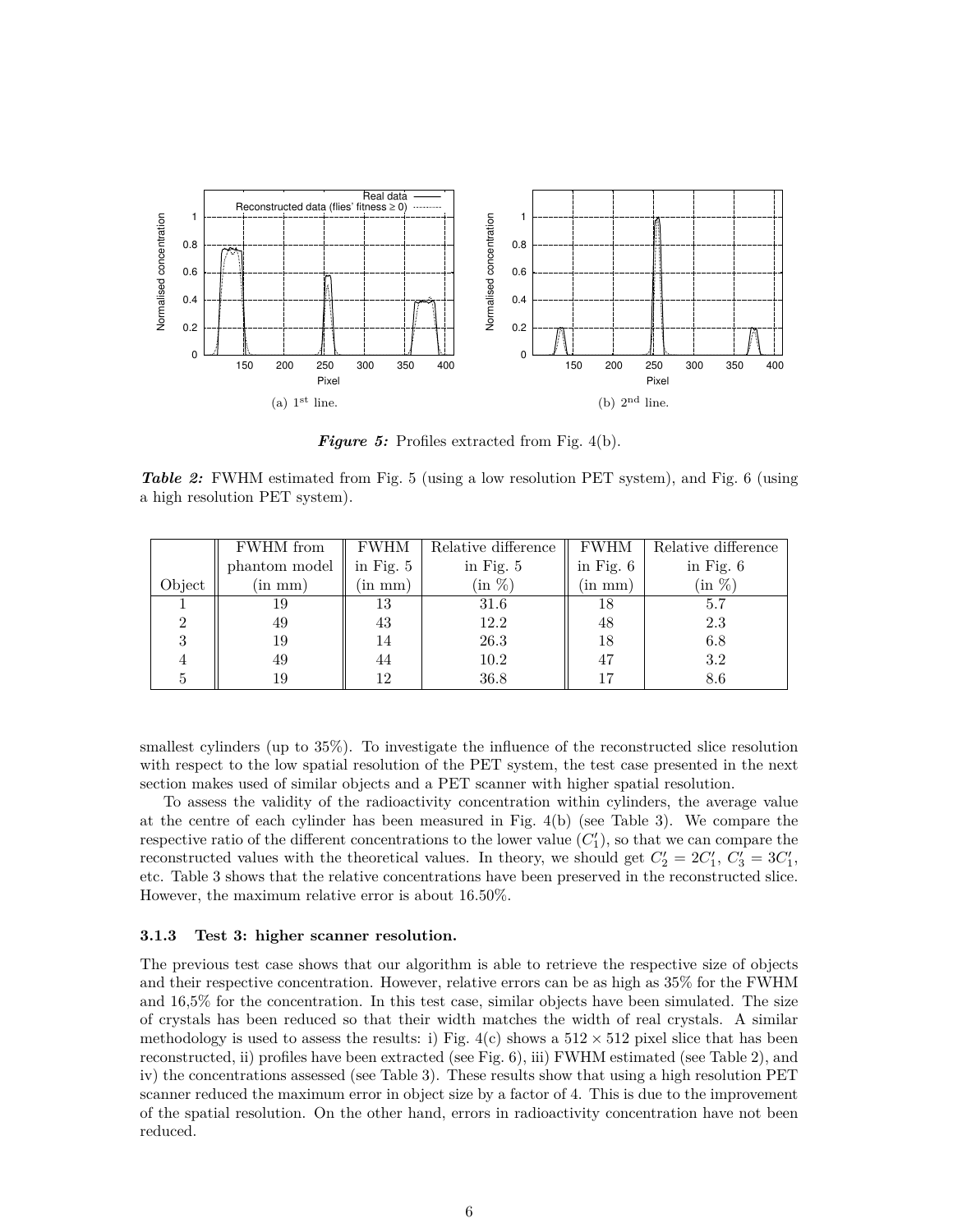<span id="page-7-1"></span>*Table 3:* Relative radioactivity concentration estimated from Fig. [4\(b\)](#page-5-3) (using a low resolution PET system), and Fig. [4\(c\)](#page-5-4) (using a high resolution PET system).

|                | Relative           | Relative error | Relative            | Relative error |
|----------------|--------------------|----------------|---------------------|----------------|
|                | concentration      | in Fig. $4(b)$ | concentration       | in Fig. $4(c)$ |
| Object         | in Fig. $4(b)$     | $(in \%)$      | in Fig. $4(c)$      | $(in \%)$      |
|                |                    | N/A            | $C''_1$             | N/A            |
| $\overline{2}$ | $2.13 \times C'_1$ | 6.5            | $2.17 \times C''_1$ | 8.4            |
| 3              | $2.67 \times C'_1$ | 16.5           | $3.19 \times C''_1$ | 9.5            |
| $\overline{4}$ | $3.80 \times C'_1$ | 10.0           | $4.40 \times C''_1$ | 19.9           |
| 5              | $5.02 \times C'_1$ | 1.0            | $5.35 \times C''_1$ | 17.5           |

<span id="page-7-0"></span>

*Figure 6:* Profiles extracted from Fig. [4\(c\).](#page-5-4)

### **3.2 3D-Mode**

The last case has been performed in fully-3D, i.e. the PET imaging system is made of a stack of detector rings. For a coincidence event, the two photons of a LOR can be detected onto different rings. Only visual results are presented here.

A complex 3D shape is used in this test. The simulation is performed using a polygon mesh (here we use the dragon model from *The Stanford 3D Scanning Repository*, http://graphics.stanford.edu/data/3Dscanrep/, last access 17 Jan 2010) that is uniformly filled with radio-tracers (see top row in Fig. [7\)](#page-8-5). Then, LORs are recorded in fully-3D mode. Finally, we run our evolutionary reconstruction scheme. Note that the reconstruction algorithm is similar in both 2D and 3D modes. The only difference is the geometrical property of the simulated PET scanner. The bottom row in Fig. [7](#page-8-5) presents the reconstructed dataset after volume rendering. One can visually distinguish the shape of the dragon from the population of flies.

# **4 Conclusion**

It may occur that complex applications fuel fundamental technical developments. In the research presented here, we addressed a complex problem that had never been approached in the past using evolutionary computing, by transposing the Fly Algorithm technique originally developed in a stereovision context. We then faced several difficult issues which encouraged the development of new tools that can probably be used into other application fields in evolutionary computing. Using the 'marginal fitness' concept opened the way to using a simplified thresholded selection, which in turn allowed to introduce the mitosis operator that duplicates the population whenever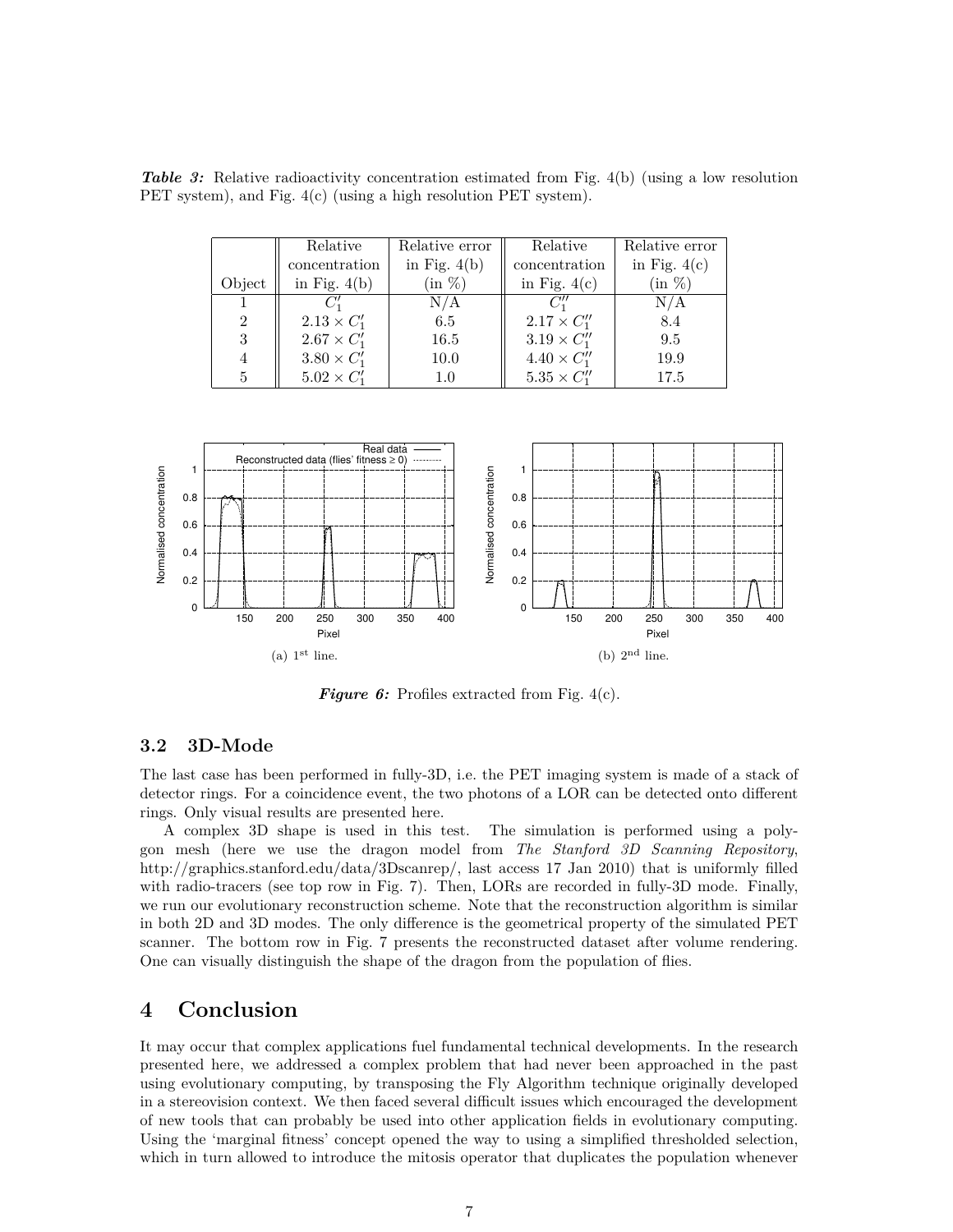<span id="page-8-5"></span>

*Figure 7:* Top row: simulated object; bottom row: volume rendering of the reconstruction.

the proportion of individuals with a negative contribution to the global fitness becomes too low, thus periodically reviving the efficiency of the classical operators (mutation and immigration).

Preliminary results on tests objects show the validity of this approach in both 2D and fully-3D modes. In particular, the size of objects, and their relative concentrations can be retrieved in the 2D mode. In fully-3D, complex shapes can be reconstructed.

To date, only true coincidence events have been considered. Further work will therefore include the use of more realistic input data (including random events and scattering), which will finally lead to implement the correction of scattering within our algorithm. A comparison study against ML-EM and/or OS-EM methods will also need to be conducted.

# **References**

- <span id="page-8-2"></span>[1] R. D. Badawi. Nuclear medicine. *Phys. Educ.*, 36(6):452–459, 2001.
- <span id="page-8-0"></span>[2] P. A. N. Bosman and T. Alderliesten. Evolutionary algorithms for medical simulations: a case study in minimally-invasive vascular interventions. In *Workshops on Genetic and Evolutionary Computation 2005*, pages 125–132, 2005.
- <span id="page-8-4"></span>[3] A. Bousquet, J. Louchet, and J.-M. Rocchisani. Fully three-dimensional tomographic evolutionary reconstruction in nuclear medicine. In *Artificial Evolution 2007*, volume 4926 of *LNCS*, pages 231–242, 2007.
- <span id="page-8-1"></span>[4] S. Cagnoni, A. B. Dobrzeniecki, R. Poli, and J. C. Yanch. Genetic algorithm-based interactive segmentation of 3D medical images. *Image Vision Comput.*, 17(12):881–895, 1999.
- <span id="page-8-3"></span>[5] F. H. Fahey. Data acquisition in PET imaging. *J. Nucl. Med. Technol.*, 30(2):39–49, 2002.